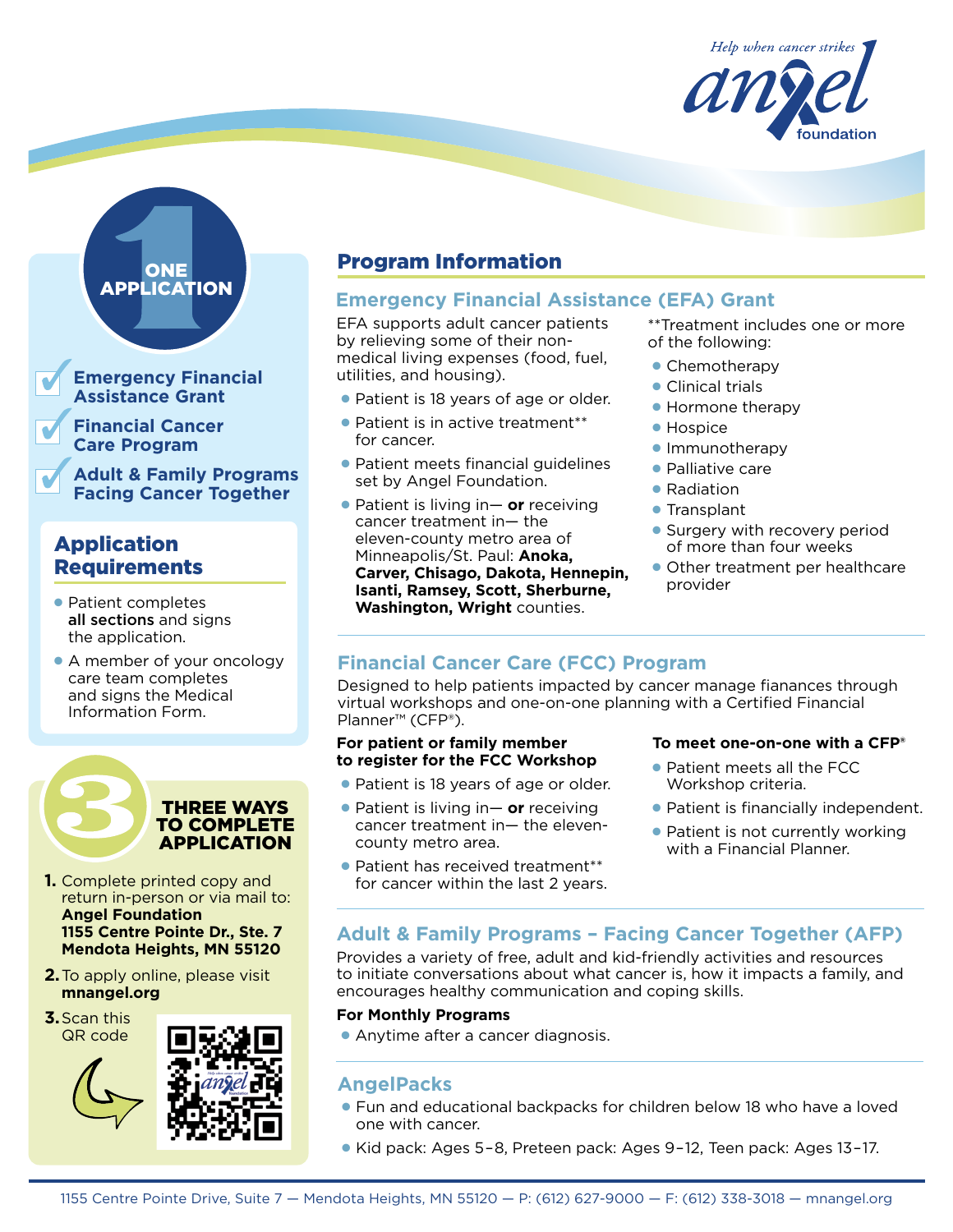

\_\_\_\_\_\_\_\_\_\_\_\_\_\_\_\_\_\_\_\_\_\_\_\_\_\_\_\_\_\_\_\_\_\_\_\_\_\_\_\_\_\_\_\_\_\_\_\_

If yes, what language? \_\_\_\_\_\_\_\_\_\_\_\_\_\_\_\_\_\_\_\_\_\_\_\_\_\_\_

**No**